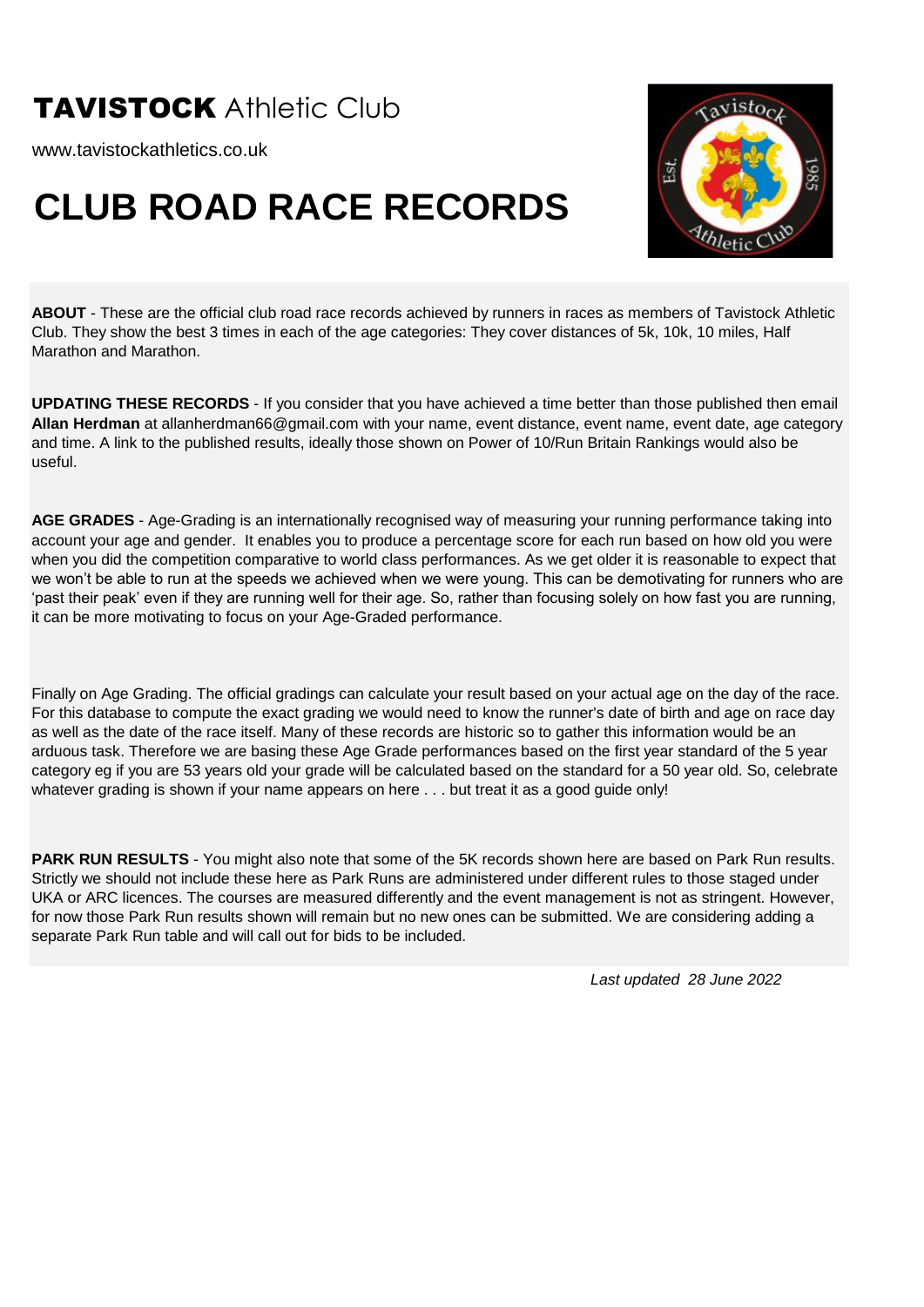www.tavistockathletics.co.uk



| Age Cat.           | Pos.           | Name                       | Event                | Year | Time     | Age Grade |
|--------------------|----------------|----------------------------|----------------------|------|----------|-----------|
|                    | $\mathbf 1$    | Jim Cole                   | Yeovilton 5K         | 2011 | 00:15:12 | 84.87%    |
| <b>Senior Male</b> | $\overline{2}$ | Adam Holland               | Burnham & Highbridge | 2018 | 00:15:31 | 83.14%    |
|                    | 3              | Harry Wiltshire            | Yeovilton 5K         | 2009 | 00:15:32 | 83.05%    |
|                    | 1              | <b>Richard Drage</b>       | DML 5K               | 2003 | 00:16:25 | 83.15%    |
| M40                | $\overline{2}$ | <b>Martin Exley</b>        | DML 5K               | 2004 | 00:16:49 | 81.17%    |
|                    | 3              | Chris Champion             | DML 5K               | 2007 | 00:17:00 | 80.29%    |
|                    | $\mathbf{1}$   | <b>Richard Drage</b>       | DML 5K               | 2004 | 00:16:27 | 86.22%    |
| M45                | $\overline{2}$ | <b>Tony Symons</b>         | Yeovilton 5K         | 2006 | 00:16:47 | 84.51%    |
|                    | 3              | Lee McMeekin               | Tavy 5K              | 2022 | 00:18:26 | 76.94%    |
|                    | 1              | <b>Richard Drage</b>       | Run Exe 5K           | 2009 | 00:16:34 | 89.03%    |
| M50                | $\overline{2}$ | <b>Tony Symons</b>         | Yeovilton 5K         | 2011 | 00:16:48 | 87.80%    |
|                    | 3              | Steve Groombridge          | DML 5K               | 2005 | 00:17:48 | 82.87%    |
|                    | $\mathbf{1}$   | <b>Richard Drage</b>       | Run Exe 5K           | 2014 | 00:17:25 | 88.23%    |
| M55                | 2              | Martin Exley-Deane         | Run Exe 5K           | 2015 | 00:17:58 | 85.53%    |
|                    | 3              | Steve Groombridge          | Run Exe 5K           | 2009 | 00:18:05 | 84.98%    |
|                    | $\mathbf 1$    | <b>Richard Drage</b>       | Run Exe 5K           | 2021 | 00:18:22 | 87.30%    |
| M60                | $\overline{2}$ | Allan Herdman              | Run Exe 5K           | 2016 | 00:19:09 | 83.72%    |
|                    | 3              | David Twine                | 5KooL RuN            | 2018 | 00:20:36 | 77.83%    |
|                    | 1              | Allan Herdman              | Run Exe 5K           | 2019 | 00:19:55 | 84.18%    |
| M65                | $\overline{2}$ | Andrew Houghton            | Run Exe 5K           | 2015 | 00:21:39 | 77.44%    |
|                    | 3              | <b>Trevor Williams</b>     | Saltram 5K           | 2009 | 00:22:35 | 74.24%    |
|                    | 1              | Andy Houghton              | Run Exe 5K           | 2016 | 00:21:56 | 80.40%    |
| M70                | 2              | Bob Chapman                | Tavy 5K              | 2016 | 00:22:06 | 79.79%    |
|                    | 3              | <b>Richard Paine</b>       | Tavy 5K              | 2022 | 00:29:44 | 59.30%    |
|                    | $\overline{1}$ | Andy Houghton              | Tavy 5K              | 2022 | 00:23:57 | 79.12%    |
| M75                | $\overline{2}$ | <b>Trevor Williams</b>     | Tavy 5K              | 2018 | 00:27:31 | 68.87%    |
|                    | 3              |                            |                      |      |          |           |
|                    | 1              |                            |                      |      |          |           |
| M80                | 2              |                            |                      |      |          |           |
|                    | 3              |                            |                      |      |          |           |
|                    | $\mathbf{1}$   | <b>Charles BarrieJames</b> | Tavy 5K              | 2019 | 00:43:38 | 55.69%    |
| M85                | $\overline{2}$ |                            |                      |      |          |           |
|                    | 3              |                            |                      |      |          |           |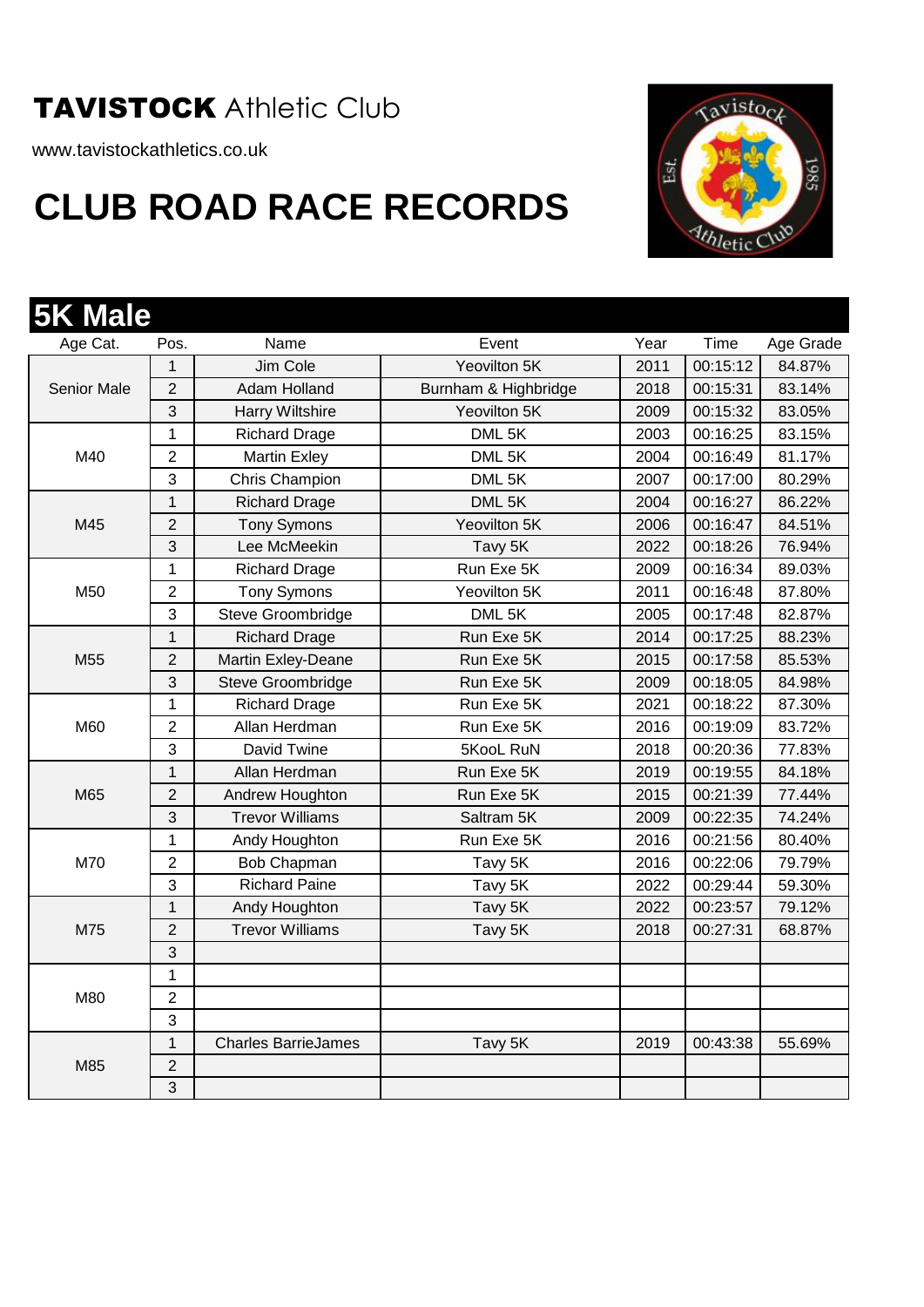www.tavistockathletics.co.uk



| <b>5K Female</b> |                |                         |                             |      |          |           |
|------------------|----------------|-------------------------|-----------------------------|------|----------|-----------|
| Age Cat.         | Pos.           | Name                    | Event                       | Year | Time     | Age Grade |
|                  | 1              | Emma Ryder              | Tavy 5k                     | 2022 | 00:17:47 | 83.22%    |
| Senior Female    | $\overline{2}$ | <b>Heather Fell</b>     | Run Exe 5K                  | 2009 | 00:17:55 | 82.60%    |
|                  | 3              | Jo Meek                 | <b>Plymouth Coasters 5K</b> | 2009 | 00:18:05 | 81.84%    |
|                  | 1              | Jodi Fisk               | Tavy 5K                     | 2019 | 00:18:37 | 80.30%    |
| F35              | $\overline{2}$ | <b>Heather Fell</b>     | Tavy 5K                     | 2018 | 00:18:43 | 79.88%    |
|                  | 3              | Samantha Lake           | 5KooL RuN                   | 2016 | 00:19:41 | 75.95%    |
|                  | $\overline{1}$ | Samantha Lake           | 5KooL RuN                   | 2018 | 00:18:58 | 80.67%    |
| F40              | 2              | Rebecca Exley-Deane     | Brighton & Hove Park Run    | 2013 | 00:20:30 | 74.63%    |
|                  | 3              | Nicole Heryet           | 5KooL Run                   | 2016 | 00:22:44 | 67.30%    |
|                  | 1              | Helen Orme              | Tavy 5K                     | 2022 | 00:21:36 | 73.53%    |
| F45              | 2              | Nicole Heryet           | 5KooL Run                   | 2018 | 00:22:47 | 69.71%    |
|                  | 3              | Nicky Maguire           | Tavy 5k                     | 2022 | 00:23:52 | 66.55%    |
|                  | 1              | <b>Tracey Oxborough</b> | 5KooL RuN                   | 2016 | 00:21:44 | 77.15%    |
| F <sub>50</sub>  | $\overline{2}$ | Nicole Heryet           | Tavy 5K                     | 2022 | 00:23:35 | 71.10%    |
|                  | 3              | <b>Kate Rogers</b>      | Withenshaw 5K               | 2011 | 00:23:38 | 70.94%    |
|                  | 1              | <b>Caroline Stevens</b> | Tavy 5K                     | 2022 | 00:21:46 | 82.08%    |
| F <sub>55</sub>  | $\overline{2}$ | <b>Tracy Oxborough</b>  | Tavy 5K                     | 2019 | 00:22:31 | 79.35%    |
|                  | 3              | Helen Kula-Przezwanski  | Tavy 5K                     | 2018 | 00:23:41 | 75.44%    |
|                  | 1              | Helen Kula-Przezwanski  | Tavy 5k                     | 2022 | 00:24:11 | 79.12%    |
| F60              | $\overline{2}$ | <b>Maarit Green</b>     | 5KooL RuN                   | 2018 | 00:26:47 | 71.44%    |
|                  | 3              | <b>Marian Stratton</b>  | Tavy 5K                     | 2022 | 00:28:34 | 66.98%    |
|                  | $\mathbf{1}$   | <b>Christine LeFlem</b> | Exeter 5K                   | 2013 | 00:24:58 | 82.44%    |
| F65              | $\overline{2}$ | Sheila Houghton         | 5KooL RuN                   | 2018 | 00:26:41 | 77.14%    |
|                  | 3              | Kitty Refson            | Tavy 5k                     | 2022 | 00:30:25 | 67.67%    |
|                  |                | Annette Smith           | Tavy 5k                     | 2022 | 00:30:25 | 67.67%    |
|                  | $\mathbf{1}$   | Val Evans               | Tavy 5K                     | 2022 | 00:29:27 | 75.61%    |
| F70              | $\overline{2}$ | Ann Woodhouse           | Tavy 5K                     | 2019 | 00:39:10 | 56.85%    |
|                  | 3              |                         |                             |      |          |           |
| -75              | $\mathbf{1}$   | Sandra Collar           | Tavy 5K                     | 2021 | 00:30:38 | 79.16%    |
| F75              | $\overline{2}$ |                         |                             |      |          |           |
|                  | 3              |                         |                             |      |          |           |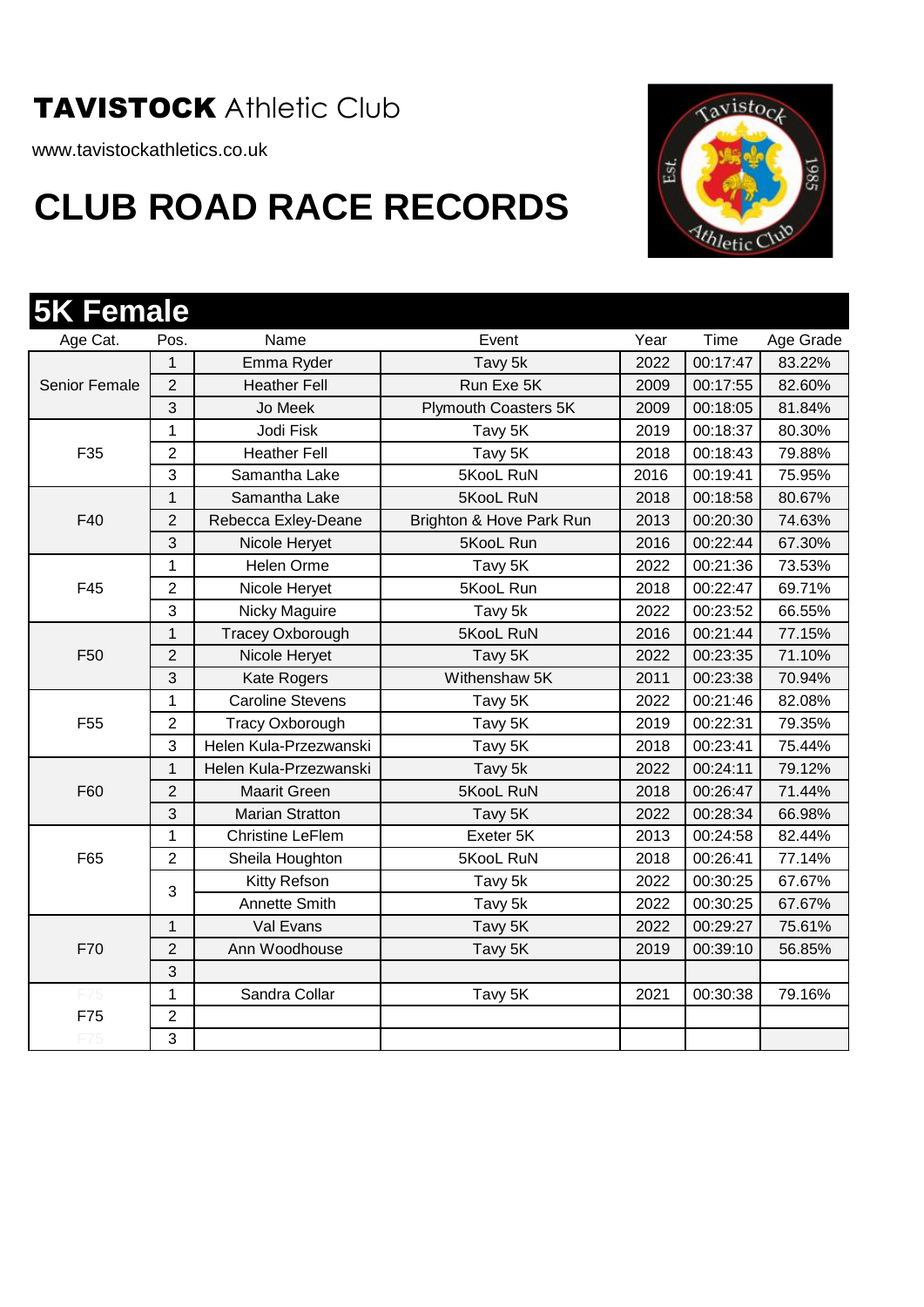www.tavistockathletics.co.uk



| 10K Male           |                |                           |                             |      |          |           |
|--------------------|----------------|---------------------------|-----------------------------|------|----------|-----------|
| Age Cat.           | Pos.           | Name                      | Event                       | Year | Time     | Age Grade |
|                    | 1              | Peter Freedman            | Telford 10K                 | 2008 | 00:30:37 | 87.70%    |
| <b>Senior Male</b> | $\overline{2}$ | Jim Cole                  | Wilne 10K                   | 2011 | 00:31:18 | 85.78%    |
|                    | 3              | <b>Harry Wiltshire</b>    | Eastleigh 10K               | 2009 | 00:31:54 | 84.17%    |
|                    | 1              | Steve Groombridge         | Eastleigh 10K               | 1997 | 00:34:06 | 83.33%    |
| M40                | $\overline{2}$ | <b>Martin Exley</b>       | Cornwall 10K                | 2004 | 00:35:22 | 80.35%    |
|                    | 3              | <b>Tony Symons</b>        | Torbay10K                   | 2005 | 00:35:26 | 80.20%    |
|                    | 1              | <b>Richard Drage</b>      | Chichester 10K              | 2005 | 00:33:25 | 88.33%    |
| M45                | $\overline{2}$ | <b>Martin Exley</b>       | Brighton 10K                | 2006 | 00:34:30 | 85.56%    |
|                    | 3              | <b>Tony Symons</b>        | Cardiff 10K                 | 2006 | 00:35:16 | 83.70%    |
|                    | 1              | <b>Richard Drage</b>      | Eastleigh 10K               | 2009 | 00:33:52 | 90.65%    |
| M50                | $\overline{2}$ | Steve Groombridge         | Bideford 10K                | 2005 | 00:35:51 | 85.63%    |
|                    | 3              | <b>Tony Symons</b>        | Exeter First Chance 10K     | 2012 | 00:36:07 | 85.00%    |
|                    | $\mathbf{1}$   | <b>Richard Drage</b>      | Kings Lynn 10K              | 2014 | 00:35:43 | 89.55%    |
| M <sub>55</sub>    | $\overline{2}$ | <b>Martin Exley Deane</b> | <b>Undy British Masters</b> | 2015 | 00:37:02 | 86.36%    |
|                    | 3              | Steve Groombridge         | Bideford10K                 | 2011 | 00:37:02 | 86.36%    |
|                    | 1              | <b>Richard Drage</b>      | <b>Kew Gardens 10K</b>      | 2021 | 00:36:53 | 90.51%    |
| M60                | $\overline{2}$ | Allan Herdman             | <b>Exeter First Chance</b>  | 2016 | 00:39:09 | 85.27%    |
|                    | 3              | <b>Mike Erith</b>         | Exeter 10K                  | 2011 | 00:42:04 | 79.36%    |
|                    | $\mathbf{1}$   | Allan Herdman             | <b>Exeter First Chance</b>  | 2020 | 00:41:47 | 83.57%    |
| M65                | $\overline{2}$ | Andrew Houghton           | Bridgewater 10K             | 2015 | 00:44:19 | 78.79%    |
|                    | 3              | <b>Trevor Williams</b>    | Ivybridge 10K               | 2008 | 00:48:07 | 72.57%    |
|                    | 1              | Andrew Houghton           | Exmouth 10K                 | 2018 | 00:45:38 | 80.39%    |
| M70                | $\overline{2}$ | <b>Trevor Williams</b>    | Ivybridge 10K               | 2013 | 00:50:04 | 73.27%    |
|                    | 3              |                           |                             |      |          |           |
|                    | $\mathbf 1$    | Andrew Houghton           | Exeter Fast Friday 10k      | 2022 | 00:50:09 | 78.63%    |
| M75                | $\overline{2}$ | <b>Trevor Williams</b>    | <b>Burrator 10K</b>         | 2013 | 00:57:47 | 68.24%    |
|                    | 3              |                           |                             |      |          |           |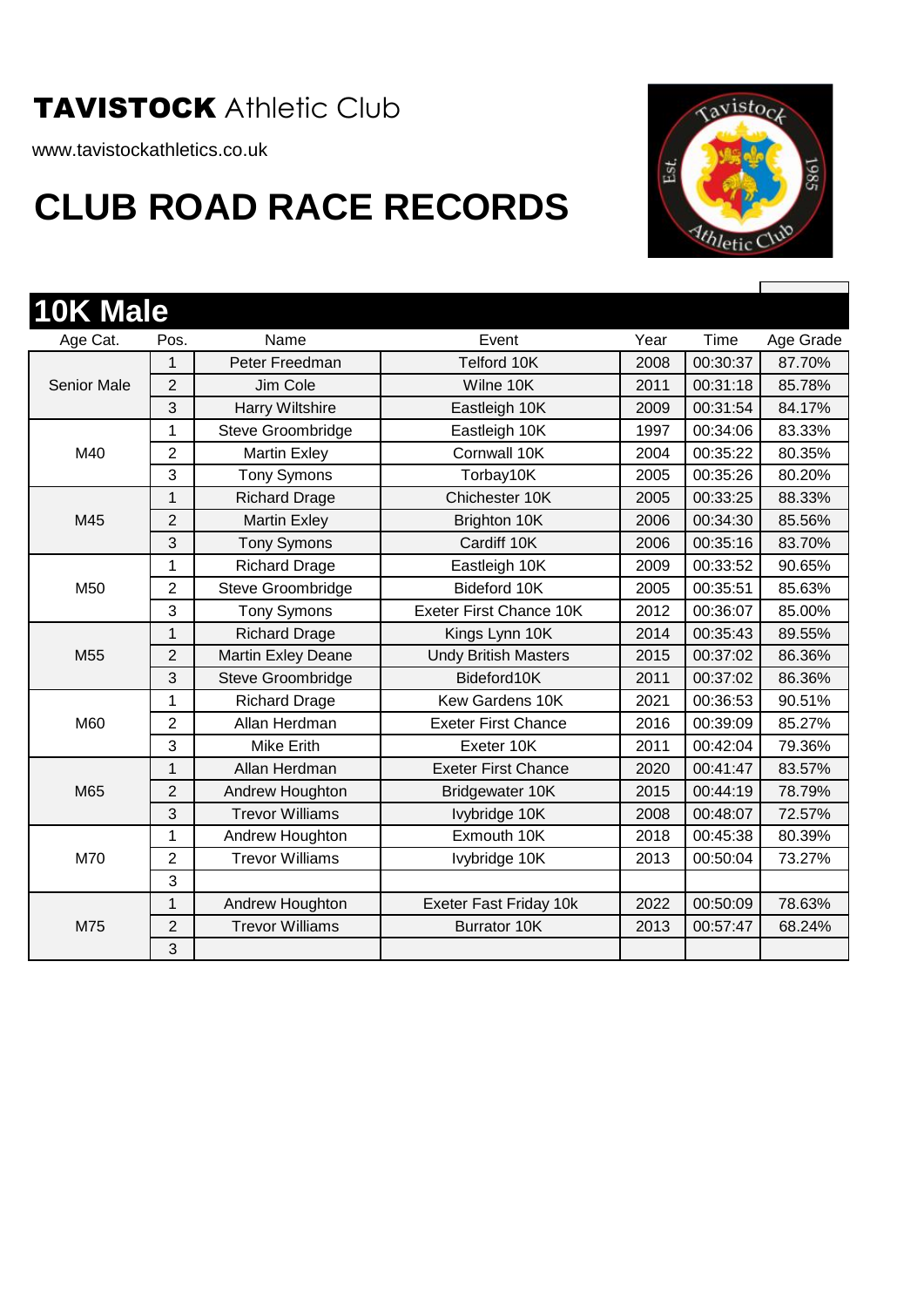www.tavistockathletics.co.uk



| <b>10K Female</b>    |                |                         |                            |      |          |           |
|----------------------|----------------|-------------------------|----------------------------|------|----------|-----------|
| Age Cat.             | Pos.           | Name                    | Event                      | Year | Time     | Age Grade |
|                      | 1              | Jo Meek                 | Cardiff 10K                | 2010 | 00:36:15 | 83.68%    |
| <b>Senior Female</b> | $\overline{2}$ | <b>Maddie Horton</b>    | Bideford 10K               | 2006 | 00:37:18 | 81.32%    |
|                      | 3              | Nikki Kelly             | Exeter First Chance 10K    | 2022 | 00:38:48 | 78.18%    |
|                      | 1              | <b>Heather Fell</b>     | Clock Change Challenge 10K | 2018 | 00:37:27 | 81.80%    |
| F35                  | $\overline{2}$ | Jodi Fisk               | Chichester 10K             | 2020 | 00:38:32 | 79.50%    |
|                      | 3              | Rebecca Exley-Deane     | Brighton 10K               | 2011 | 00:40:32 | 75.58%    |
|                      | 1              | Samantha Lake           | Gloucester 10K             | 2019 | 00:38:57 | 80.49%    |
| F40                  | $\overline{2}$ | <b>Caroline Steven</b>  | Exeter First Chance 10K    | 2011 | 00:38:59 | 80.42%    |
|                      | 3              | Dotty Allen             | Bideford 10K               | 2006 | 00:47:03 | 66.63%    |
|                      | $\mathbf{1}$   | Caroline Steven         | <b>British Masters 10K</b> | 2011 | 00:42:27 | 76.68%    |
| F45                  | $\overline{2}$ | <b>Helen Orme</b>       | Bideford 10K               | 2022 | 00:44:59 | 72.36%    |
|                      | 3              | Nicole Heryet           | Ivybridge 10K              | 2018 | 00:49:06 | 66.29%    |
|                      | $\mathbf{1}$   | Jenny Jeeves            | Newquay 10k                | 2022 | 00:44:33 | 77.14%    |
| F50                  | $\overline{2}$ | Jenny Bryant            | Bideford 10K               | 2022 | 00:47:45 | 71.97%    |
|                      | 3              | <b>Kate Rogers</b>      | Chelmsford 10K             | 2011 | 00:47:53 | 71.77%    |
|                      | 1              | Kate Rogers             | Fast Friday Exeter 10k     | 2017 | 00:51:51 | 70.62%    |
| F <sub>55</sub>      | $\overline{2}$ | Anne Sturtridge         | Newton Abbot Ladies 10K    | 2003 | 00:52:08 | 70.24%    |
|                      | 3              | Sheila Houghton         | Bideford 10K               | 2009 | 00:52:39 | 69.55%    |
|                      | $\mathbf{1}$   | Helen Kula-Przezwanski  | Exeter Fast Friday 10k     | 2020 | 00:51:47 | 75.70%    |
| F60                  | $\overline{2}$ | <b>Kate Rogers</b>      | <b>Exeter First Chance</b> | 2019 | 00:52:45 | 74.31%    |
|                      | 3              | <b>Maarit Green</b>     | Bideford 10K               | 2017 | 00:58:35 | 66.91%    |
|                      | 1              | <b>Christine LeFlem</b> | Newquay 10K                | 2013 | 00:53:16 | 79.16%    |
| F65                  | $\overline{2}$ | Sheila Houghton         | Exmouth10k                 | 2018 | 00:55:00 | 76.67%    |
|                      | 3              | Rhian Johnson           | Ivybridge 10K              | 2013 | 01:02:30 | 67.47%    |
|                      | $\mathbf{1}$   |                         |                            |      |          |           |
| F70                  | $\overline{2}$ |                         |                            |      |          |           |
|                      | 3              |                         |                            |      |          |           |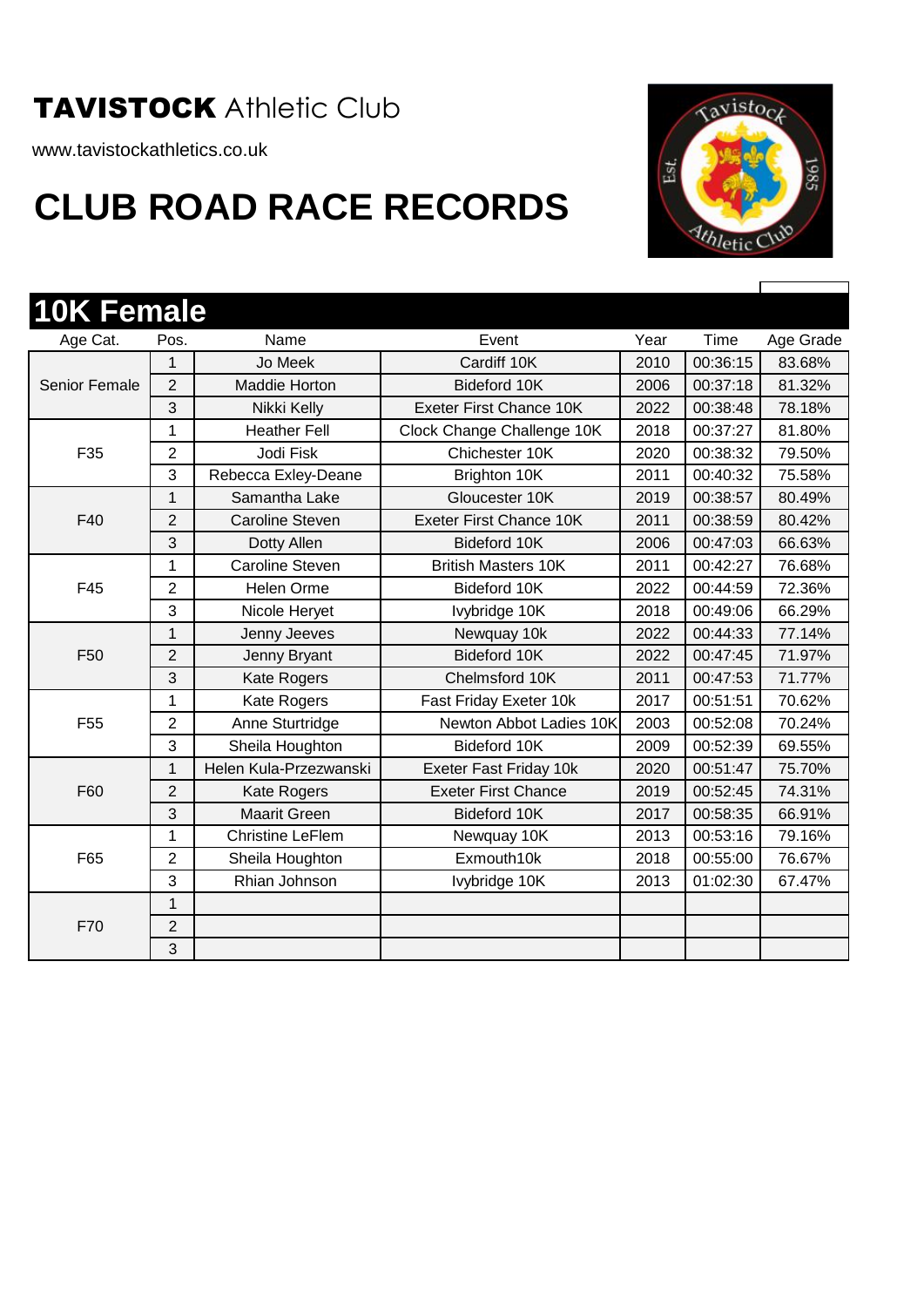www.tavistockathletics.co.uk

## **CLUB ROAD RACE RECORDS**



r

| <b>10 Miles Male</b> |                |                        |                                 |      |          |           |
|----------------------|----------------|------------------------|---------------------------------|------|----------|-----------|
| Age Cat.             | Pos.           | Name                   | Event                           | Year | Time     | Age Grade |
|                      | 1              | Jim Cole               | Plymouth Hoe 10                 | 2009 | 00:52:06 | 85.19%    |
| <b>Senior Male</b>   | $\overline{2}$ | Pete Freedman          | Storm Force 10                  | 2010 | 00:53:10 | 83.48%    |
|                      | 3              | <b>Martin Exley</b>    | Plymouth Hoe 10                 | 1987 | 00:53:11 | 83.45%    |
|                      | 1              | Steve Groombridge      | Teignbridge 10                  | 1997 | 00:55:35 | 83.69%    |
| M40                  | $\overline{2}$ | <b>Martin Exley</b>    | Teignbridge 10                  | 2004 | 00:57:21 | 81.11%    |
|                      | 3              | <b>Rupert Warren</b>   | Plymouth Hoe 10                 | 2008 | 00:58:47 | 79.13%    |
|                      | 1              | <b>Martin Exley</b>    | Plymouth Hoe 10                 | 2007 | 00:55:17 | 87.52%    |
| M45                  | $\overline{2}$ | <b>Richard Drage</b>   | Teignbridge 10                  | 2005 | 00:55:55 | 86.53%    |
|                      | 3              | <b>Tony Symons</b>     | <b>Oldbury Power Station 10</b> | 2010 | 00:58:24 | 82.85%    |
|                      | 1              | Steve Groombridge      | Teignbridge 10                  | 2006 | 00:59:17 | 85.02%    |
| M50                  | $\overline{2}$ | Robin Musgrave         | Plymouth Hoe 10                 | 2001 | 01:03:06 | 79.87%    |
|                      | 3              | Pete Bazley            | Plymouth Hoe 10                 | 2008 | 01:04:04 | 78.67%    |
|                      | 1              | Steve Groombridge      | <b>Oldbury Power Station 10</b> | 2009 | 01:00:57 | 86.30%    |
| M <sub>55</sub>      | $\overline{2}$ | Robin Musgrave         | Teignbridge 10                  | 2005 | 01:05:54 | 79.82%    |
|                      | 3              | <b>Mike Lewis</b>      | Plymouth Hoe 10                 | 2002 | 01:06:25 | 79.20%    |
|                      | 1              | Allan Herdman          | Plymouth Hoe 10                 | 2013 | 01:09:05 | 79.61%    |
| M60                  | $\overline{2}$ | <b>Mike Lewis</b>      | Plymouth Hoe 10                 | 2005 | 01:10:40 | 77.83%    |
|                      | 3              | Pete Bazley            | Bideford 10 Miler               | 2016 | 01:11:03 | 77.41%    |
|                      | 1              | Allan Herdman          | Bideford 10 Miler               | 2019 | 01:10:00 | 82.33%    |
| M65                  | $\overline{2}$ | Andrew Houghton        | Bideford 10 Miler               | 2015 | 01:12:32 | 79.46%    |
|                      | 3              | <b>Trevor Williams</b> | Teignbridge 10                  | 2009 | 01:16:45 | 75.09%    |
|                      | 1              | Andy Houghton          | Bideford 10 Miler               | 2018 | 01:15:51 | 79.85%    |
| M70                  | $\overline{2}$ |                        |                                 |      |          |           |
|                      | 3              |                        |                                 |      |          |           |
|                      | 1              | Andy Houghton          | Bideford 10 Miler               | 2021 | 01:23:55 | 77.32%    |
| M75                  | $\overline{2}$ |                        |                                 |      |          |           |
|                      | 3              |                        |                                 |      |          |           |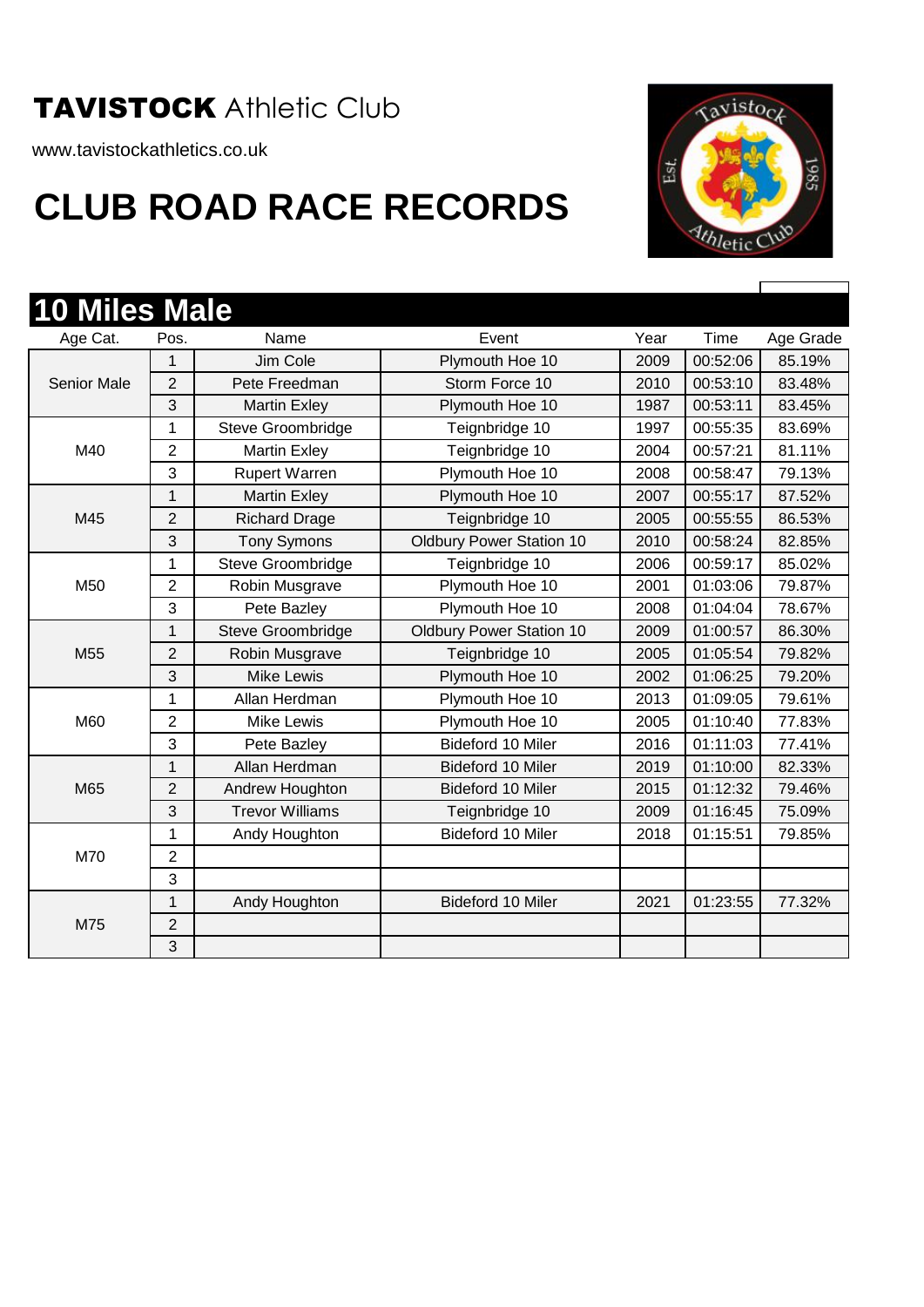www.tavistockathletics.co.uk



| <b>10 Miles Female</b> |                |                        |                   |      |          |           |
|------------------------|----------------|------------------------|-------------------|------|----------|-----------|
| Age Cat.               | Pos.           | Name                   | Event             | Year | Time     | Age Grade |
|                        | 1              | Maddie Horton          | Teignbridge 10    | 2006 | 00:59:38 | 83.31%    |
| Senior Female          | $\overline{2}$ | Jo Meek                | Braunton 10       | 2010 | 01:02:05 | 80.03%    |
|                        | 3              | Fiona Dunn             | Plymouth Hoe 10   | 2005 | 01:04:39 | 76.85%    |
|                        | 1              | Sam Lake               | Bideford 10 Miler | 2016 | 01:05:26 | 76.67%    |
| F35                    | $\overline{2}$ | Jodi Armstrong         | Bideford 10 Miler | 2021 | 01:12:36 | 69.10%    |
|                        | 3              | Nicole Heryet          | Plymouth Hoe 10   | 2008 | 01:15:53 | 66.11%    |
|                        | $\mathbf{1}$   | Dotty Allen            | Plymouth Hoe 10   | 2006 | 01:25:17 | 60.19%    |
| F40                    | $\overline{2}$ | <b>Kate Batt</b>       | Teignbridge 10    | 2006 | 01:27:28 | 58.69%    |
|                        | $3=$           | <b>Marion Playle</b>   | Plymouth Hoe 10   | 2005 | 01:30:37 | 56.65%    |
|                        | $3=$           | Mary-B Flynn-S         | Plymouth Hoe 10   | 2008 | 01:30:37 | 56.65%    |
|                        | 1              | Catherine Dunlop       | Bideford 10 Miler | 2016 | 01:16:39 | 69.56%    |
| F45                    | $\overline{2}$ | Nicole Heryet          | Bideford 10 Miler | 2018 | 01:17:06 | 69.15%    |
|                        | 3              | <b>Annette Roberts</b> | Teignbridge 10    | 1996 | 01:19:38 | 66.95%    |
|                        | $\mathbf{1}$   | <b>Tracy Oxborough</b> | Bideford 10 Miler | 2016 | 01:12:54 | 77.21%    |
| F <sub>50</sub>        | $\overline{2}$ | Patricia Hewitt        | Teignbridge 10    | 2006 | 01:26:15 | 65.26%    |
|                        | 3              | <b>Claire Pitcher</b>  | Bideford 10 Miler | 2015 | 01:27:06 | 64.62%    |
|                        | 1              | Kate Rogers            | Bideford 10 Miler | 2016 | 01:25:00 | 70.57%    |
| F <sub>55</sub>        | $\overline{2}$ | Sheila Houghton        | Bideford 10 Miler | 2009 | 01:30:34 | 66.23%    |
|                        | 3              |                        |                   |      |          |           |
|                        | $\mathbf{1}$   | Helen Kula-Przezwanski | Bideford 10 Miler | 2019 | 01:23:47 | 76.63%    |
| F60                    | $\overline{2}$ | Sheila Houghton        | Bideford 10 Miler | 2012 | 01:26:33 | 74.18%    |
|                        | 3              | <b>Maarit Green</b>    | Bideford 10 Miler | 2017 | 01:30:00 | 71.33%    |
|                        | $\mathbf{1}$   | Christine Le Flem      | Bideford 10 Miler | 2013 | 01:25:03 | 81.21%    |
| F65                    | $\overline{c}$ | Sheila Houghton        | Bideford 10 Miler | 2018 | 01:34:37 | 73.00%    |
|                        | 3              | Ann Woodhouse          | Plymouth Hoe 10   | 2012 | 01:52:05 | 61.62%    |
|                        | $\mathbf{1}$   |                        |                   |      |          |           |
| F70                    | $\overline{2}$ |                        |                   |      |          |           |
|                        | 3              |                        |                   |      |          |           |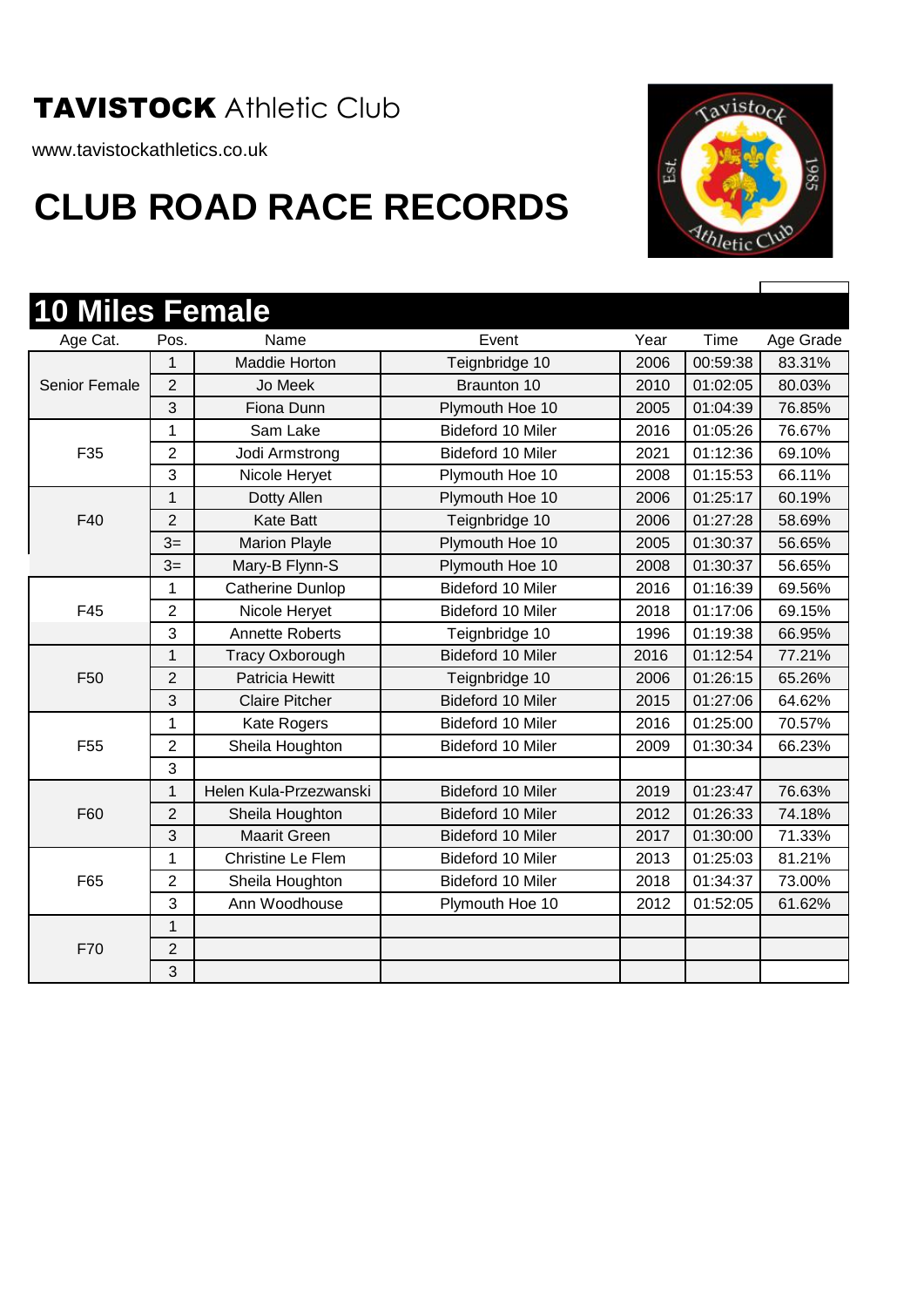www.tavistockathletics.co.uk

## **CLUB ROAD RACE RECORDS**



ľ

|                    |                | <b>Half Marathon Male</b> |                                       |      |          |           |
|--------------------|----------------|---------------------------|---------------------------------------|------|----------|-----------|
| Age Cat.           | Pos.           | Name                      | Event                                 | Year | Time     | Age Grade |
|                    | 1              | Jim Cole                  | <b>Bideford Half Marathon</b>         | 2013 | 01:08:57 | 85.88%    |
| <b>Senior Male</b> | $\overline{2}$ | Adam Holland              | <b>Gatwick Half Marathon</b>          | 2018 | 01:09:09 | 85.64%    |
|                    | 3              | <b>Ben Neale</b>          | <b>Bideford Half Marathon</b>         | 2022 | 01:09:24 | 85.33%    |
|                    | $\mathbf{1}$   | Steve Groombridge         | <b>Bideford Half Marathon</b>         | 1997 | 01:15:25 | 81.79%    |
| M40                | $\overline{2}$ | <b>Tony Symons</b>        | <b>Bideford Half Marathon</b>         | 2005 | 01:19:20 | 77.75%    |
|                    | 3              | Chris Eastaugh            | <b>Bristol Half Marathon</b>          | 2005 | 01:23:07 | 74.21%    |
|                    | 1              | <b>Richard Drage</b>      | <b>Bristol Half Marathon</b>          | 2005 | 01:14:32 | 86.16%    |
| M45                | $\overline{2}$ | <b>Martin Exley</b>       | <b>Torremolinos Half Marathon</b>     | 2007 | 01:14:56 | 85.70%    |
|                    | 3              | Steve Groombridge         | <b>Bideford Half Marathon</b>         | 2002 | 01:17:07 | 83.27%    |
|                    | 1              | Steve Groombridge         | <b>Bideford Half Marathon</b>         | 2005 | 01:17:18 | 86.61%    |
| M50                | $\overline{2}$ | Martin Exley-Deane        | <b>Bideford Half Marathon</b>         | 2015 | 01:21:01 | 82.64%    |
|                    | 3              | Paul Sturtridge           | Plymouth Half Marathon                | 2006 | 01:23:36 | 80.08%    |
|                    | 1              | Steve Groombridge         | <b>Bristol Half Marathon</b>          | 2009 | 01:22:47 | 84.48%    |
| M <sub>55</sub>    | $\overline{2}$ | <b>Martin Exley-Deane</b> | <b>Bideford Half Marathon</b>         | 2005 | 01:23:36 | 83.65%    |
|                    | 3              | Robin Musgrave            | <b>Bideford Half Marathon</b>         | 2005 | 01:26:30 | 80.85%    |
|                    | 1              | Allan Herdman             | <b>Bideford Half Marathon</b>         | 2016 | 01:27:20 | 83.82%    |
| M60                | $\overline{2}$ | David Twine               | Reading Half Marathon                 | 2016 | 01:33:00 | 78.71%    |
|                    | 3              | <b>Mike Lewis</b>         | Plymouth Half Marathon                | 2005 | 01:37:01 | 75.45%    |
|                    | 1              | Allan Herdman             | <b>Bath Half Marathon</b>             | 2020 | 01:28:51 | 86.42%    |
| M65                | $\overline{2}$ | Andrew Houghton           | <b>Bath Half Marathon</b>             | 2016 | 01:36:15 | 79.77%    |
|                    | 3              | <b>Trevor Williams</b>    | <b>Granollers Half Marathon Spain</b> | 2010 | 01:44:30 | 73.48%    |
|                    | 1              | Andy Houghton             | <b>Gosport Half Marathon</b>          | 2018 | 01:43:21 | 78.13%    |
| M70                | $\overline{2}$ | <b>Trevor Williams</b>    | <b>Bideford Half Marathon</b>         | 2014 | 01:50:52 | 72.84%    |
|                    | 3              | lan Jones                 | Plymouth Half Marathon                | 2022 | 02:07:35 | 63.29%    |
|                    | $\mathbf{1}$   | Andy Houghton             | <b>Exeter Half Marathon</b>           | 2022 | 01:55:43 | 74.59%    |
| M75                | $\overline{2}$ |                           |                                       |      |          |           |
|                    | 3              |                           |                                       |      |          |           |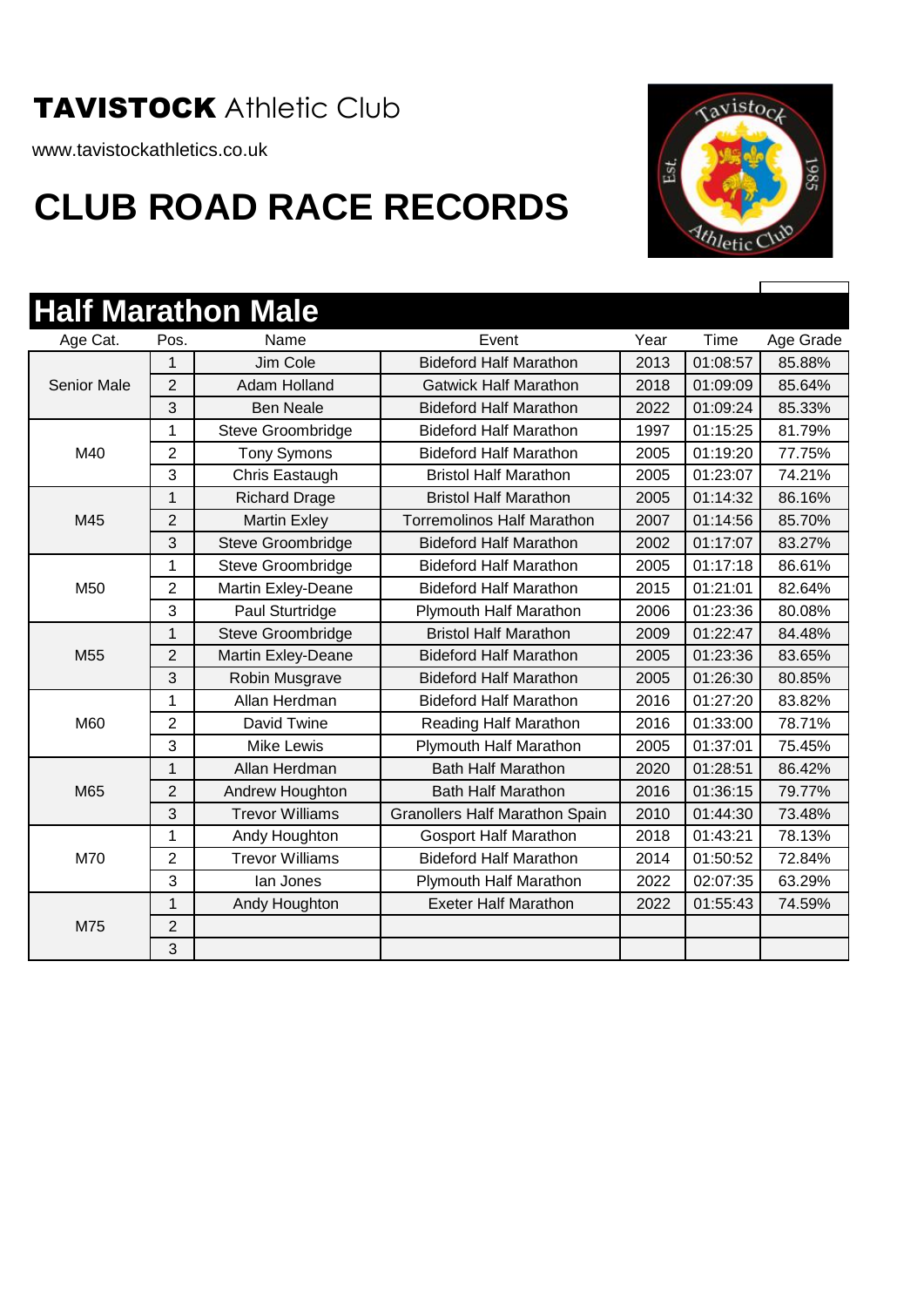www.tavistockathletics.co.uk



|                      |                | <b>Half Marathon Female</b> |                                   |      |          |           |
|----------------------|----------------|-----------------------------|-----------------------------------|------|----------|-----------|
| Age Cat.             | Pos.           | Name                        | Event                             | Year | Time     | Age Grade |
|                      | 1              | Maddie Horton               | <b>Bath 2 Tunnels Race</b>        | 2006 | 01:19:57 | 82.34%    |
| <b>Senior Female</b> | $\overline{2}$ | Jo Meek                     | Ruby Run Half Marathon            | 2010 | 01:20:10 | 82.12%    |
|                      | 3              | Nikki Kelly                 | Edinburgh Half Marathon           | 2022 | 01:21:28 | 80.81%    |
|                      | 1              | Jodi Fisk                   | The Big Half                      | 2020 | 01:23:45 | 79.36%    |
| F35                  | $\overline{2}$ | <b>Heather Fell</b>         | <b>Bath Half Marathon</b>         | 2019 | 01:24:45 | 78.43%    |
|                      | 3              | Samantha Lake               | Reading Half Marathon             | 2017 | 01:26:13 | 77.09%    |
|                      | 1              | Samantha Lake               | <b>Bath Half Marathon</b>         | 2019 | 01:24:24 | 80.59%    |
| F40                  | $\overline{2}$ | Rebecca Exley-Deane         | <b>Torrelominos Half Marathon</b> | 2015 | 01:36:31 | 70.47%    |
|                      | 3              | <b>Katherine Steer</b>      | <b>Bideford Half Marathon</b>     | 2022 | 01:43:20 | 65.82%    |
|                      | 1              | <b>Helen Orme</b>           | <b>Exeter Half Marathon</b>       | 2021 | 01:37:02 | 72.81%    |
| F45                  | $\overline{2}$ | Dotty Allen                 | <b>Cardiff Half Marathon</b>      | 2008 | 01:44:26 | 67.65%    |
|                      | 3              | Nicole Heryet               | <b>Bournemouth Half Marathon</b>  | 2018 | 01:45:55 | 66.70%    |
|                      | $\mathbf{1}$   | <b>Tracey Oxborough</b>     | <b>Torbay Half Marathon</b>       | 2015 | 01:41:18 | 73.61%    |
| F <sub>50</sub>      | $\overline{2}$ | <b>Gill Court</b>           | <b>Bristol Half Marathon</b>      | 2008 | 01:42:22 | 72.84%    |
|                      | 3              | Jenny Bryant                | Plymouth Half Marathon            | 2022 | 01:43:37 | 71.96%    |
|                      | 1              | <b>Tracey Oxborough</b>     | <b>Torbay Half Marathon</b>       | 2019 | 01:41:05 | 78.63%    |
| F <sub>55</sub>      | $\overline{2}$ | Sheila Houghton             | Vale of Belvoir Half Marathon     | 2009 | 01:54:16 | 69.56%    |
|                      | 3              | Anne Lake                   | <b>Bideford Half Marathon</b>     | 2005 | 01:56:49 | 68.04%    |
|                      | $\mathbf{1}$   | Helen Kula-Przezwanski      | <b>Bideford Half Marathon</b>     | 2022 | 01:55:34 | 73.62%    |
| F60                  | $\overline{2}$ | Sheila Houghton             | <b>Taunton Half Marathon</b>      | 2012 | 01:57:59 | 72.11%    |
|                      | 3              | <b>Maarit Green</b>         | <b>Bideford Half Marathon</b>     | 2018 | 02:13:22 | 63.80%    |
|                      | 1              | <b>Christine Le Flem</b>    | <b>Bideford Half Marathon</b>     | 2013 | 02:01:30 | 75.32%    |
| F65                  | $\overline{c}$ | Sheila Houghton             | <b>Gosport Half Marathon</b>      | 2018 | 02:04:43 | 73.38%    |
|                      | 3              | Rhian Johnson               | <b>Bideford Half Marathon</b>     | 2013 | 02:14:12 | 68.19%    |
|                      | 1              | <b>Annette Smith</b>        | Plymouth Half Marathon            | 2022 | 02:15:05 | 73.31%    |
| F70                  | $\overline{2}$ |                             |                                   |      |          |           |
|                      | 3              |                             |                                   |      |          |           |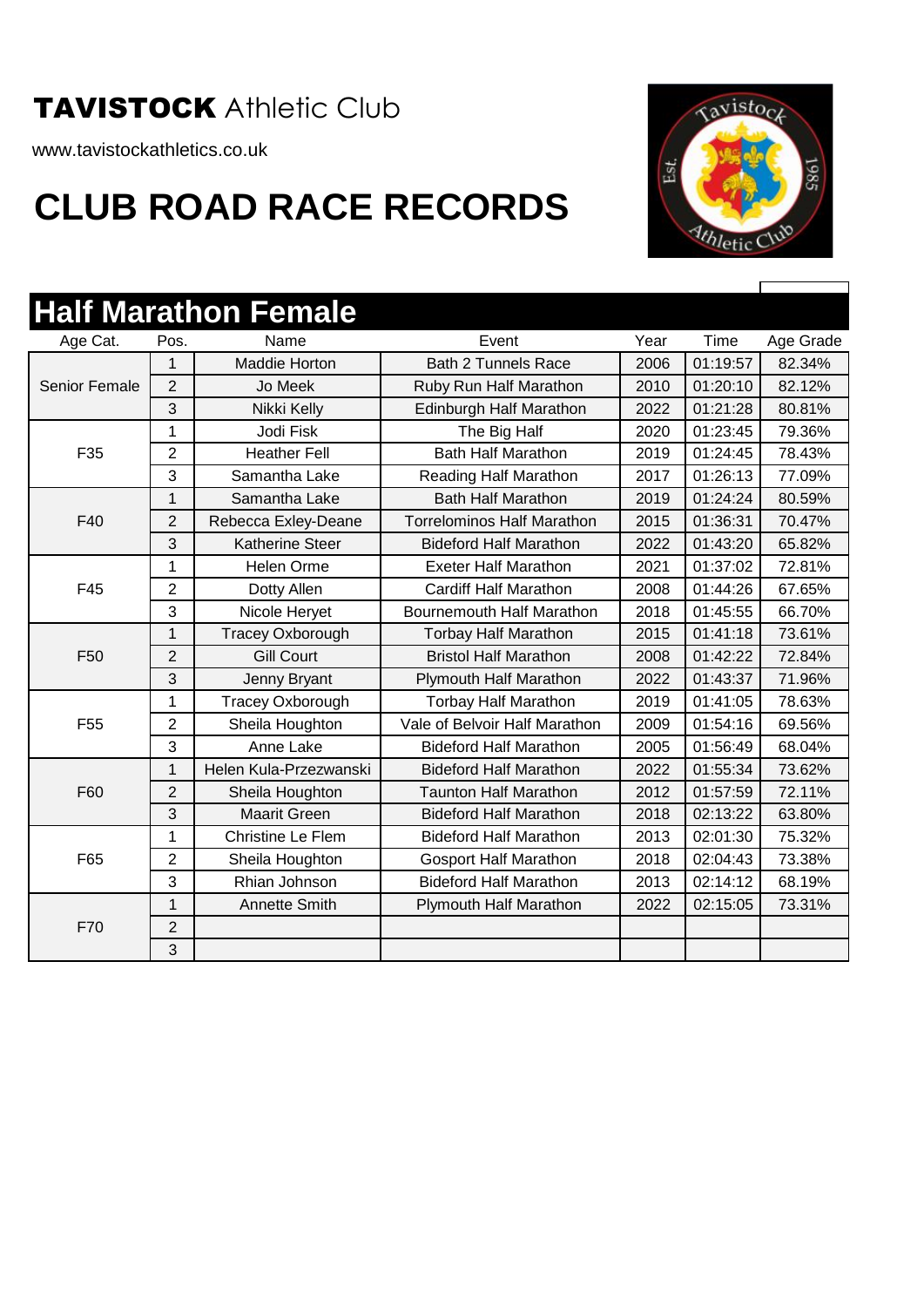www.tavistockathletics.co.uk



| <b>Marathon Male</b> |                |                        |                            |      |          |           |
|----------------------|----------------|------------------------|----------------------------|------|----------|-----------|
| Age Cat.             | Pos.           | Name                   | Event                      | Year | Time     | Age Grade |
|                      | 1              | Adam Holland           | <b>Lochness Marathon</b>   | 2018 | 02:24:24 | 86.51%    |
| <b>Senior Male</b>   | $\overline{2}$ | <b>Richard Drage</b>   | London Marathon            | 1997 | 02:40:24 | 77.88%    |
|                      | 3              | <b>Rupert Warren</b>   | London Marathon            | 2007 | 02:44:50 | 75.78%    |
|                      | 1              | Steve Groombridge      | London Marathon            | 1997 | 02:40:59 | 79.51%    |
| M40                  | $\overline{2}$ | <b>Martin Exley</b>    | <b>London Marathon</b>     | 2004 | 02:50:55 | 74.89%    |
|                      | 3              | Chris Eastaugh         | London Marathon            | 2006 | 02:54:29 | 73.36%    |
|                      | $\mathbf{1}$   | Steve Groombridge      | <b>London Marathon</b>     | 2000 | 02:41:29 | 82.66%    |
| M45                  | $\overline{2}$ | <b>Martin Exley</b>    | <b>London Marathon</b>     | 2006 | 02:47:24 | 79.74%    |
|                      | 3              | <b>Tony Symons</b>     | Duchy Marathon             | 2007 | 02:51:31 | 77.83%    |
|                      | 1              | Steve Groombridge      | London Marathon            | 2005 | 02:45:49 | 84.11%    |
| M50                  | $\overline{2}$ | <b>Tony Symons</b>     | London Marathon            | 2012 | 02:50:46 | 81.67%    |
|                      | 3              | Robin Musgrave         | London Marathon            | 2002 | 02:57:01 | 78.79%    |
|                      | $\mathbf{1}$   | Allan Herdman          | London Marathon            | 2007 | 03:14:16 | 75.15%    |
| M55                  | $\overline{2}$ | David Twine            | <b>Taunton Marathon</b>    | 2016 | 03:28:28 | 70.04%    |
|                      | 3              | <b>Keith Bowles</b>    | London Marathon            | 2002 | 03:47:29 | 64.18%    |
|                      | 1              | Allan Herdman          | London Marathon            | 2016 | 03:03:03 | 83.68%    |
| M60                  | $\overline{2}$ | <b>Roger Hewitt</b>    | London Marathon            | 2013 | 03:56:17 | 64.83%    |
|                      | 3              | <b>Adrian Pitcher</b>  | London Marathon            | 2016 | 03:58:05 | 64.34%    |
|                      | 1              | Andrew Houghton        | London Marathon            | 2015 | 03:46:16 | 71.20%    |
| M65                  | $\overline{2}$ | <b>Trevor Williams</b> | Dartmoor Vale Marathon     | 2009 | 03:47:53 | 70.69%    |
|                      | 3              | Ray Bennett            | London Marathon            | 2009 | 03:59:58 | 67.13%    |
|                      | 1              | Andy Houghton          | London Marathon            | 2016 | 03:36:47 | 78.37%    |
| M70                  | $\overline{2}$ | lan Jones              | <b>Manchester Marathon</b> | 2022 | 04:48:49 | 58.82%    |
|                      | 3              |                        |                            |      |          |           |
|                      | 1              | Andy Houghton          | London Marathon            | 2021 | 04:30:06 | 67.20%    |
| M75                  | 2              |                        |                            |      |          |           |
|                      | 3              |                        |                            |      |          |           |